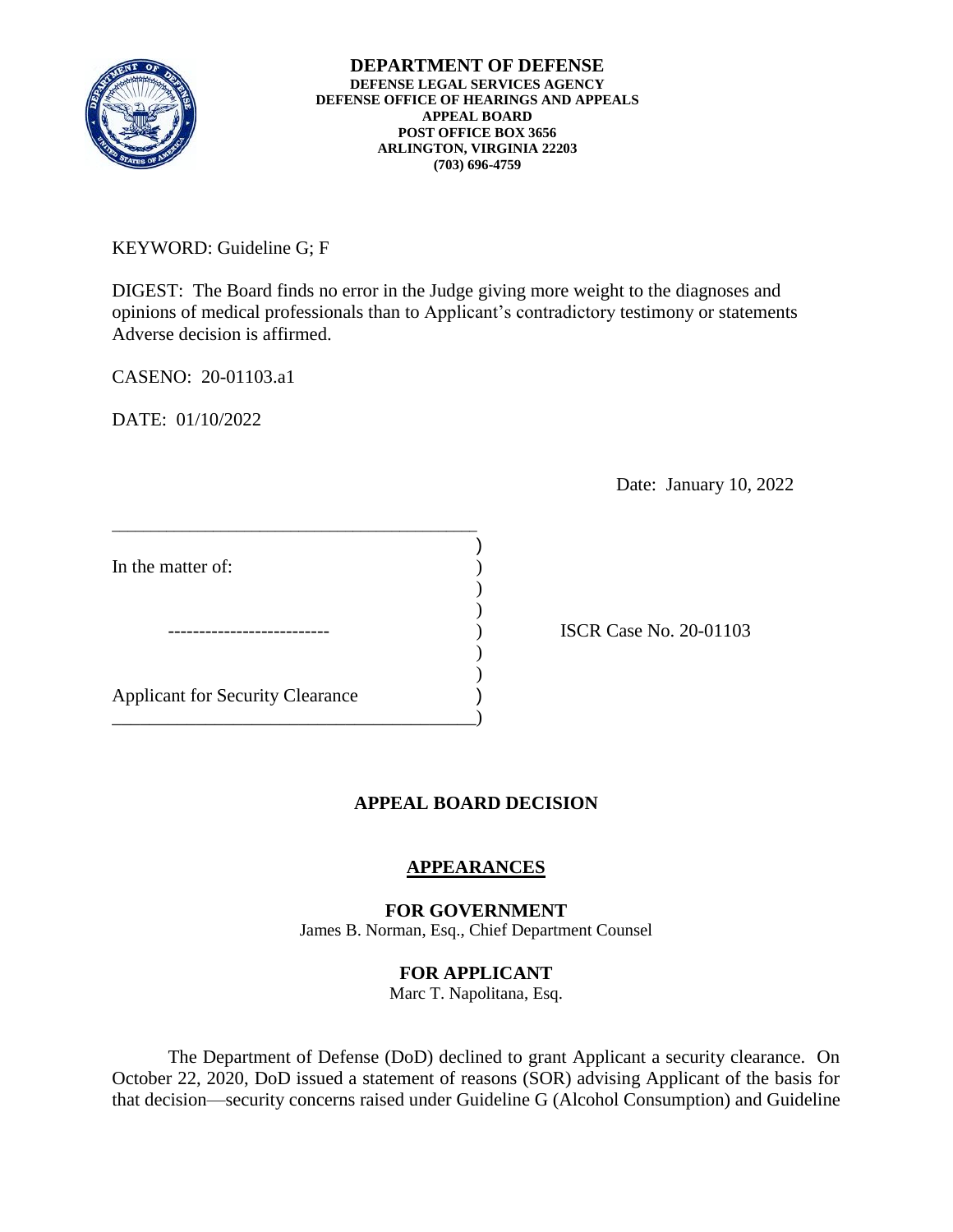F (Financial Considerations) of Department of Defense Directive 5220.6 (Jan. 2, 1992, as amended) (Directive). Applicant requested a hearing. On September 17, 2021, after the hearing, Defense Office of Hearings and Appeals (DOHA) Administrative Judge LeRoy F. Foreman denied Applicant's request for a security clearance. Applicant appealed pursuant to Directive  $\P$ [E3.1.28 and E3.1.30.

 Applicant raised the following issues on appeal: whether the Judge erred in his findings of fact and whether the Judge's adverse decision was arbitrary, capricious, or contrary to law. Consistent with the following, we affirm.

 Under Guideline G, the SOR alleged that Applicant consumed alcohol at times to excess from about 1986 to January 2020; that he was charged with driving under the influence in 1990 and was convicted of reckless driving; that he was diagnosed with Alcohol Dependence in 2014; that he continued to consumed alcohol after receiving advice in 2020 from a psychiatrist not to do with Alcohol Use Disorder (Moderate), gave him a guarded prognosis, and determined his continued use of alcohol potentially posed a risk to his judgment, reliability, and trustworthiness concerning the reckless driving conviction, the Alcohol Dependence diagnosis in 2014, and the clinical psychologist's diagnosis, prognosis, and determination in 2020. The Judge found in favor so while taking prescribed medications; and that, in 2020, a licensed psychologist diagnosed him concerning classified information. In responding to the SOR, Applicant admitted the allegations of Applicant on the allegation concerning the alleged advice from the psychiatrist in 2020 and found against him on the other allegations.

 income tax returns for 2012-2018 and his 2016-2018 returns remained unfiled; that he failed to he owed the state delinquent taxes for 2017-2019 totaling about \$2,700; and that he had three other Under Guideline F, the SOR alleged that Applicant failed to file, as required, his Federal file, as required, his state income tax returns for 2014-2018 and his 2014 return remained unfiled; that he owed the Federal Government delinquent taxes for 2015-2018 totaling about \$7,800; that delinquent debts totaling about \$17,800. In responding to the SOR, Applicant admitted each of the Guideline F allegations. The Judge found against him on all of those allegations.

 Applicant's appeal brief contains documents that were not presented to the Judge for consideration. The Appeal Board is prohibited from considering such new evidence on appeal. Directive ¶ E3.1.29.

 In his appeal brief, Applicant contends the Judge erred in finding that he "told his VA incidents of binge drinking in the previous month." Appeal Brief at 7. He asserts "there is no evidence in the record of [him] admitting to consuming alcohol in that frequency or amount." *Id*. month." Government Exhibit (GE) 4 at 8. There is sufficient evidence in the record to support the Judge's challenged finding of fact. *See* Directive ¶ E3.1.32.1, which sets forth the review [Veterans Affairs] psychiatrist that he consumed 28 drinks in the preceding week and had five However, the clinical psychologist's report states, "[I]n his visit with a VA provider in January 2020, [Applicant] noted that he consumed 28 drinks in the last week and had 5 binges in the last standard for findings of fact.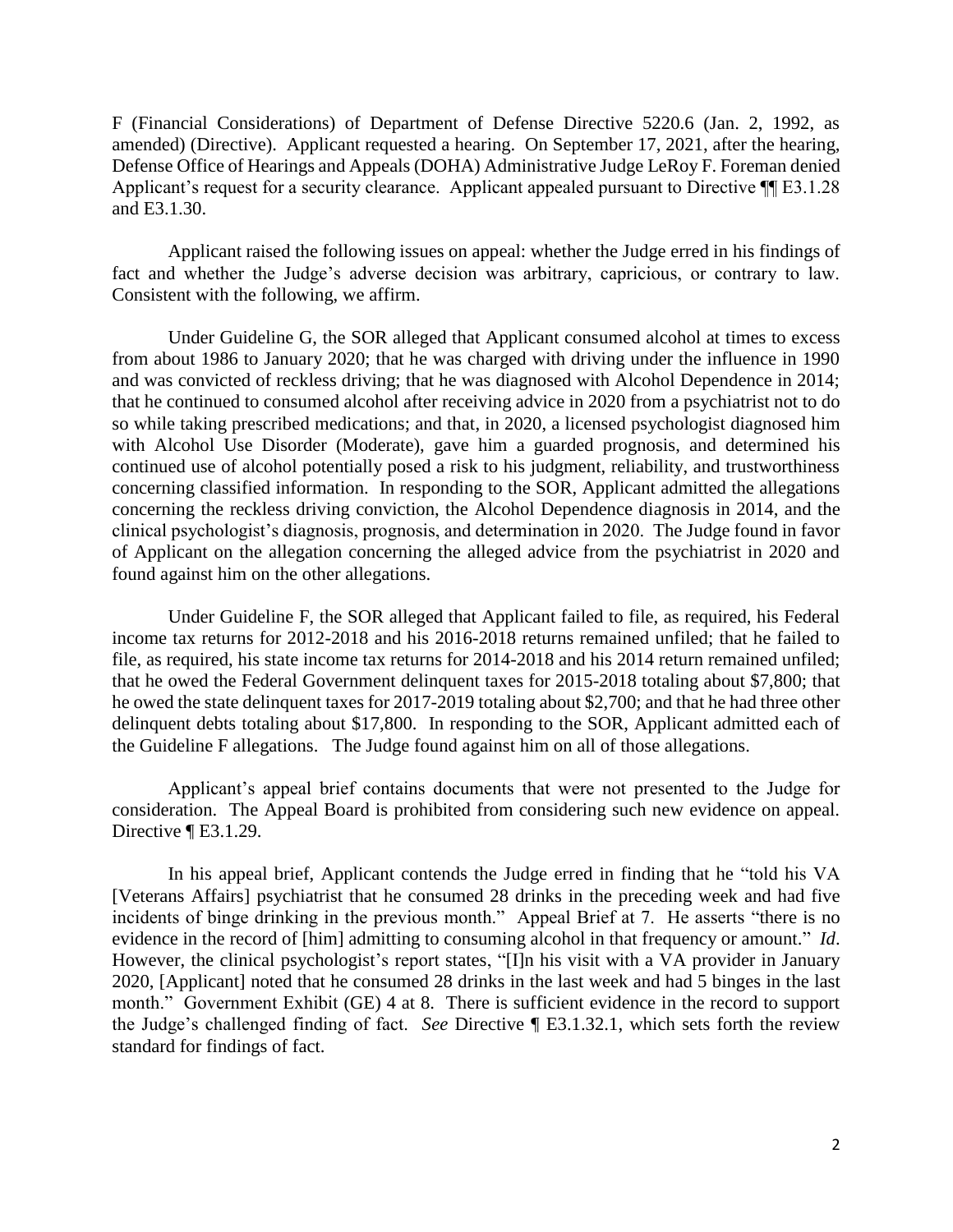Applicant contends some of the Judge's conclusions are contrary to the evidence. In general, he cites to his hearing testimony to challenge conclusions the Judge made about the application of certain mitigating conditions. For example, he argues that the Judge "relied on mischaracterized reports of maladaptive alcohol use from early 2020 to support his flawed part, discusses treatment he received from a psychiatrist. GE 4. His brief also contends he was improperly diagnosed with alcohol use disorder, and the psychologist's opinions were based on incorrect facts and miscommunications. These arguments are not persuasive. No rule of evidence compels the acceptance of a witness's testimony. As the trier of fact, the Judge is responsible for pieces of evidence. *See, e.g.*, ISCR Case No. 05-06723 at 4 (App. Bd. Nov. 14, 2007). We find conclusion." Appeal Brief at 6. He is referring to the licensed psychologist's 2020 report that, in assessing conflicting evidence and resolving such conflicts based upon a careful evaluation of factors such as the comparative reliability, plausibility, and ultimate truthfulness of conflicting no error in the Judge giving more weight to the diagnoses and opinions of medical professionals than to Applicant's contradictory testimony or statements. Applicant has not identified any harmful errors in the Judge's application of the mitigating conditions.

 Applicant claims that he cannot tell whether the Judge found for or against him on a mitigating condition. In making this argument, he is apparently contending there is a contradiction in question are not contradictory. A favorable finding on an SOR allegation can be made without applying mitigating conditions. For example, a Judge can find in favor of an applicant on an between the Judge's conclusion that the mitigating condition was not established and the Judge's formal finding in favor of him on one of the SOR allegations. The conclusion and formal finding allegation because the Government simply failed to meet its burden of production on that allegation.

 In his brief, Applicant highlights evidence favorable to him. In doing so, he argues the Judge improperly weighed the evidence and did not properly consider various mitigating conditions and the whole-person factors. He contends, for example, that his financial problems arose during a difficult time in his life, that he has not experienced any additional problems of that nature since his marital separation, and that he has been working with professionals to resolve those problems. Such arguments do not demonstrate harmful error. The presence of some mitigating evidence does not alone compel the Judge to make a favorable security clearance the favorable evidence outweighs the unfavorable evidence, or vice versa. A party's disagreement with the Judge's weighing of the evidence, or an ability to argue for a different interpretation of the evidence, is not sufficient to demonstrate the Judge weighed the evidence or reached decision. As the trier of fact, the Judge has to weigh the evidence as a whole and decide whether conclusions in a manner that is arbitrary, capricious, or contrary to law. *See, e.g.,* ISCR Case No. 19-01431 at 4 (App. Bd. Mar. 31, 2020).

 Applicant further notes the Judge erred by referring to Guideline J in the decision and indicates this may be a typographical error. We agree. Viewed in light of the decision as a whole, this is a harmless typographical error. *See, e.g.,* ISCR Case No. 04-03795 at 3 (App. Bd. Jan. 25, 2007).

 Applicant failed to establish the Judge committed any harmful error. The Judge examined the relevant evidence and articulated a satisfactory explanation for the decision. The decision is